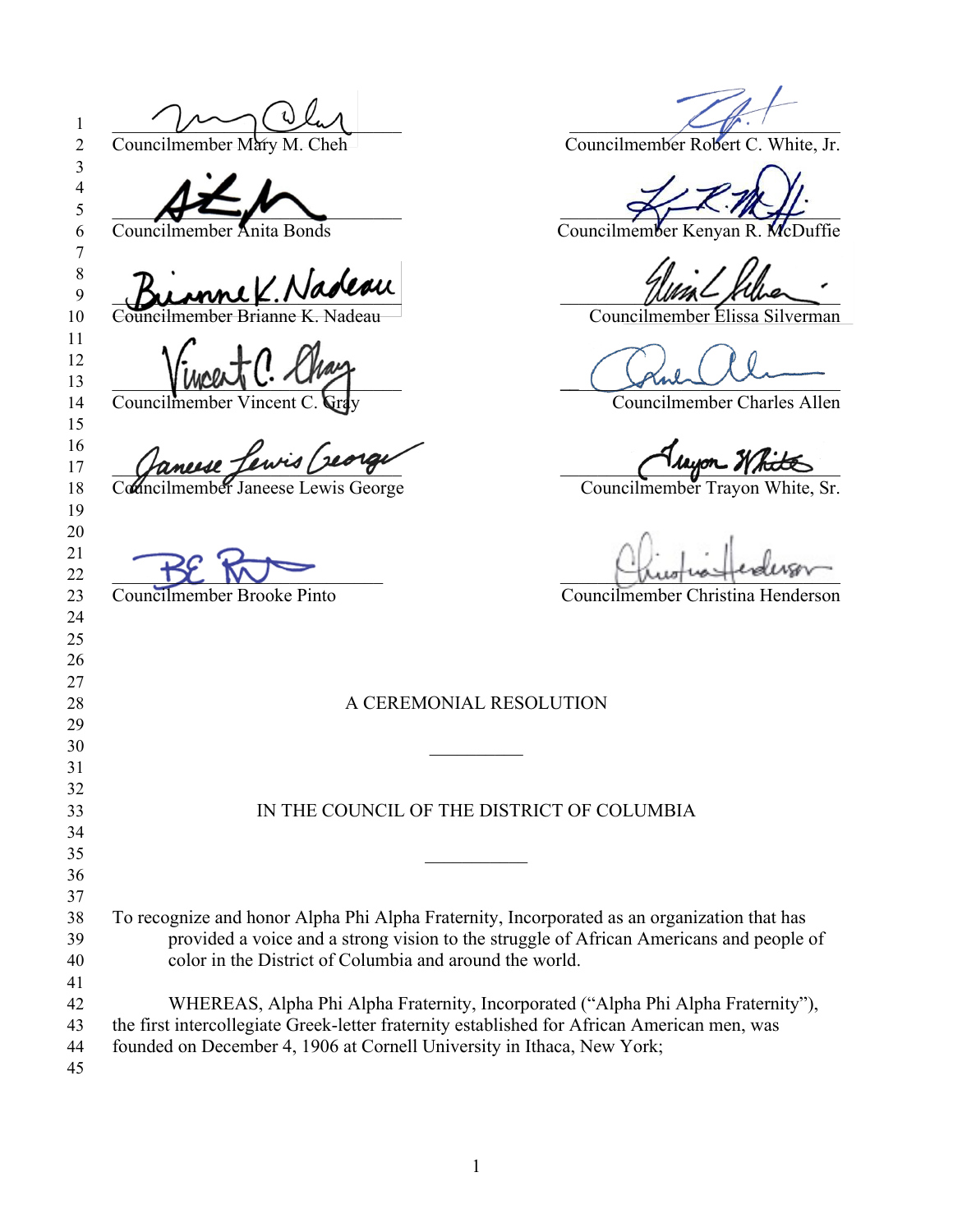| 46     | WHEREAS, Alpha Phi Alpha Fraternity recognizes the following seven men, "The                      |
|--------|---------------------------------------------------------------------------------------------------|
| 47     | Jewels," as its Founders: Henry Arthur Callis, Charles Henry Chapman, Eugene Kinckle Jones,       |
| 48     | George Biddle Kelley, Nathaniel Allison Murray, Robert Harold Ogle, and Vertner Woodson           |
| 49     | Tandy;                                                                                            |
| 50     |                                                                                                   |
| 51     | WHEREAS, Alpha Phi Alpha Fraternity develops leaders and promotes brotherhood and                 |
| 52     | academic excellence, while providing service and advocacy for our communities;                    |
| 53     |                                                                                                   |
|        |                                                                                                   |
| 54     | WHEREAS, Alpha Phi Alpha Fraternity prepares its members for the greatest usefulness              |
| 55     | in the causes of humanity, freedom, and dignity for all people;                                   |
| 56     |                                                                                                   |
| 57     | WHEREAS, Alpha Phi Alpha Fraternity's aims include manly deeds, scholarship, and                  |
| 58     | love for all mankind;                                                                             |
| 59     |                                                                                                   |
| 60     | WHEREAS, Alpha Phi Alpha Fraternity encourages the highest and most noble form of                 |
| 61     | manhood and aids downtrodden humanity in its efforts to achieve higher social, economic, and      |
| 62     | intellectual status;                                                                              |
| 63     |                                                                                                   |
| 64     | WHEREAS, national programs such as Brother's Keeper, A Voteless People is a                       |
| 65     | Hopeless People, Go-to-High-School, Go-to-College, and Project Alpha form the foundation and      |
| 66     | cornerstone of Alpha Phi Alpha Fraternity's community initiatives;                                |
| 67     |                                                                                                   |
| 68     | WHEREAS, the District of Columbia has three undergraduate and three alumni chapters               |
| 69     | of Alpha Phi Alpha Fraternity, including the Beta Chapter established in 1907, the Mu Lambda      |
| 70     | Chapter established in 1923, the Omicron Lambda Alpha Chapter established in 1952, the Nu         |
| 71     | Beta Chapter established in 1977, the Omicron Omicron Chapter established in 1982, and the        |
| 72     | Omicron Eta Lambda Chapter established in 1985;                                                   |
| 73     |                                                                                                   |
| 74     | WHEREAS, the achievements of all six chapters include social, civic, and humanitarian             |
| 75     | contributions that have made a significant impact on the quality of life for District of Columbia |
| 76     | residents;                                                                                        |
| 77     |                                                                                                   |
| $78\,$ | WHEREAS, each chapter invests time and resources into the development of youth in the             |
| 79     | District of Columbia through mentoring programs, community projects, fundraisers, and             |
| 80     | scholarships; and                                                                                 |
|        |                                                                                                   |
| 81     |                                                                                                   |
| 82     | WHEREAS, December 4, 1906 is the date that Alpha Phi Alpha Fraternity recognizes as               |
| 83     | its Founders' Day.                                                                                |
| 84     |                                                                                                   |
| 85     | RESOLVED, BY THE COUNCIL OF THE DISTRICT OF COLUMBIA, this resolution                             |
| 86     | may be cited as the "Alpha Phi Alpha Day Recognition Resolution of 2021".                         |
| 87     |                                                                                                   |
| 88     | Sec. 2. The Council of the District of Columbia recognizes and honors the contributions           |
| 89     | of Alpha Phi Alpha Fraternity, Incorporated to the sustained progress of District of Columbia     |
| 90     | residents, and designates December 4, 2021 as "Alpha Phi Alpha Day" in the District of            |
| 91     | Columbia.                                                                                         |